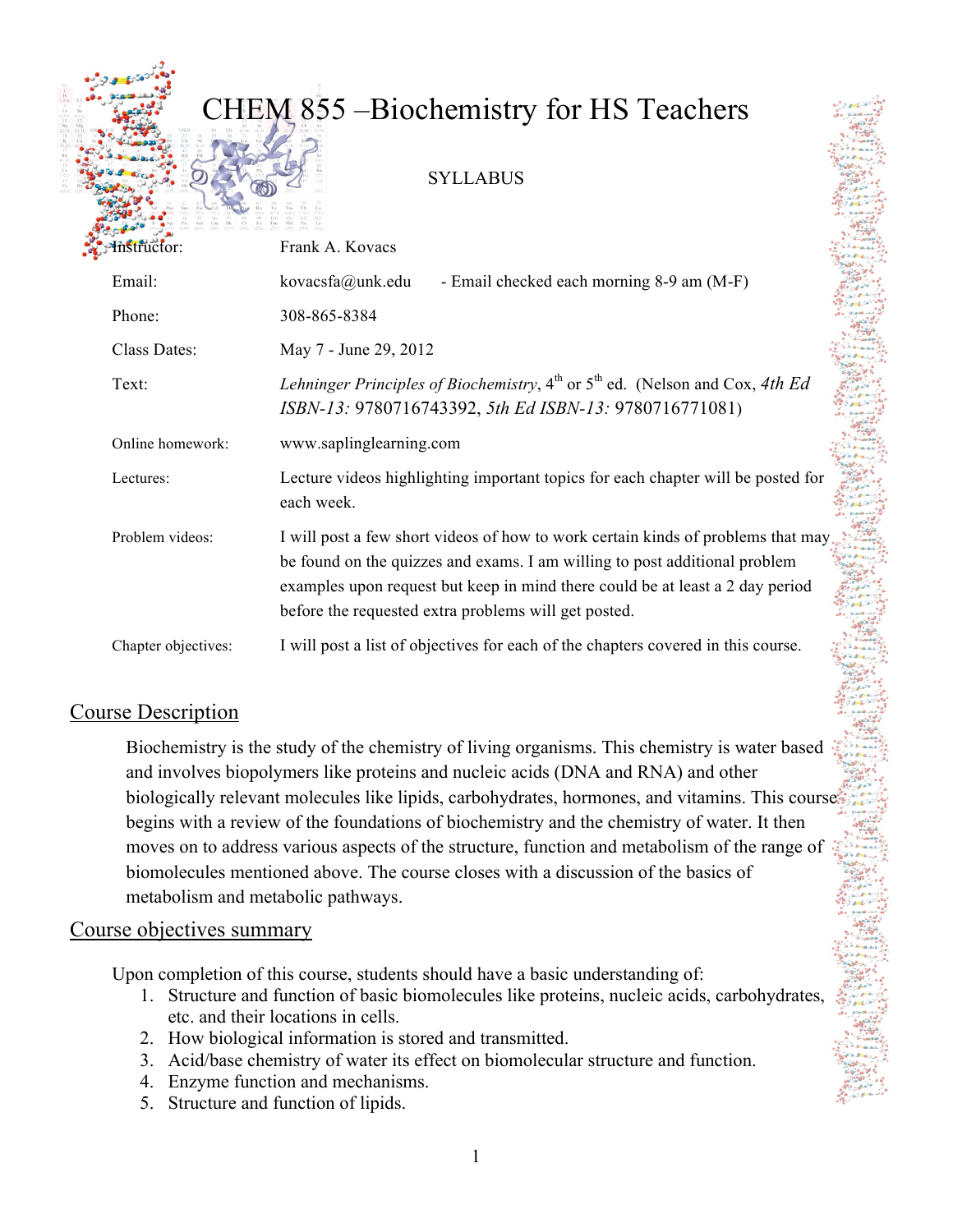- 6. Structure and function of biological membranes.
- 7. The breakdown of glucose metabolism to produce ATP as an example of how metabolism works.

#### Grading Policy

Your grade will be based on the number of accumulated points as a percentage of the total possible number of points according to the distribution given below:

| Quizzes                                                  | 5 at 12 pts ea.          | 60  |
|----------------------------------------------------------|--------------------------|-----|
| Biochemistry in the News<br>Discussion board assignments | 8 at 5 pts ea.           | 40  |
| Online Homework                                          | 8 at 10 pts ea           | 80  |
| Lesson Plan                                              |                          | 100 |
| Exams                                                    | 3 exams - 150 points ea. | 450 |
| Total                                                    |                          | 730 |

**Grading -** Grades will be assigned using the following grading scale: A (93-100%), A- (90-92%), B+ (88-89%), B (83-87%), B- (80-82%), C+ (78-79%), C (73-77%), C- (70-72%), D+ (68-69%), D (63- 67%), D- (60-62%), and F (below 60%).

**Exams** - The exams will be given in 2 parts.

L.

- o **Part 1 (100 pts)** will be given on Blackboard and will be true/false, multiple-choice, and matching (40 questions). These will be timed exams and you will have exactly 60 minutes to complete it (exam will be set to auto-submit).
- o **Part 2 (50 points)** will be a "Take Home" Word document for you to download, complete and email back to me by the end of the day on the due date (points will be taken off at a rate of 25% for each day (24 hour period) late)

A **Quiz** will be posted for each week covering the chapters for that week via Blackboard. There will be no quiz for the week of the exam. They will be available at the beginning of the week and closed by the end of the day on Friday of that week.

**Biochemistry in the News Discussion Board assignments** will be to post a "Biochemistry in the News" item each week for discussion by the class. Additionally, you will be required to post comments on at least two other "News" posts by fellow students.

**Original Lesson Plan Assignment** (100 points)- At the graduate level, one must develop the ability to create original instructional material from existing knowledge. As a term project, you are required to write an "original" 3-5 day lesson plan that introduces and/or reinforces one or more concepts from the covered material. Your write-up should include a lesson plan summary in the format that you would turn in to your principal or department head, detailed outlines (with full explanations of any example problems) of any lectures, full descriptions and "teacher notes" for any demonstrations, and complete handouts for any lab experiments (include a background section, procedural instructions for students, additional notes for teachers, and information on chemical hazards, safety, and storage considerations), homework assignments, and quizzes. A one-page topic proposal and plan outline must be submitted by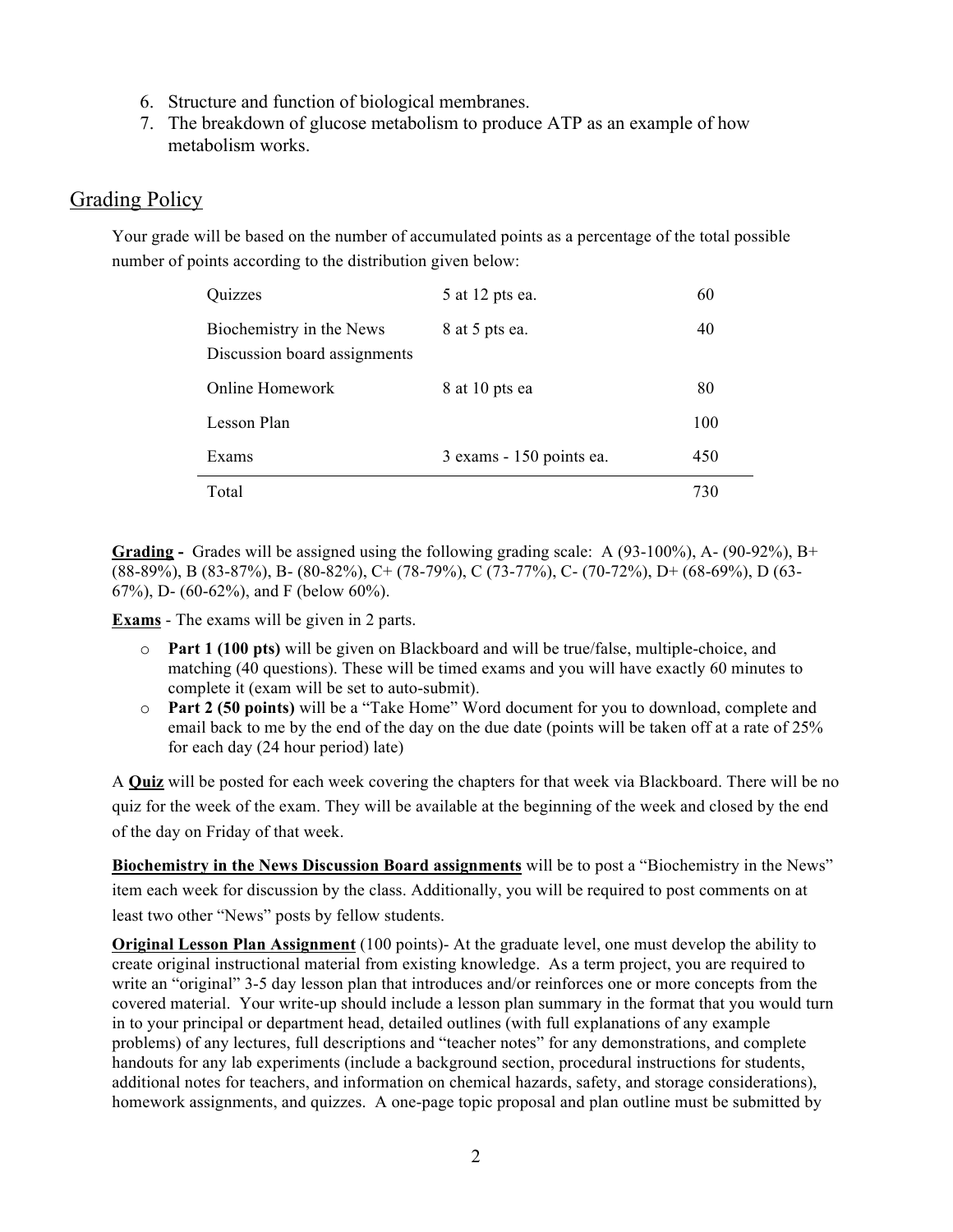Friday, June 1<sup>st</sup>. Within a week, the instructor will evaluate the outline and return it with suggestions for the full assignment.

**Online Homework** will be administered through Sapling Learning. As a part of this class, you will need to buy a one-semester subscription to this service for \$29.99. To sign up use the following instructions:

1. Go to http://saplinglearning.com

2. a. If you already have a Sapling Learning account, log in, click "View Available Courses", then skip to **step 3**.

b. If you have Facebook account, you can use it to quickly create a SaplingLearning account. Click "create account" located under the username box, then click "Login with Facebook". The form will auto-fill with information from your Facebook account (you may need to log into Facebook in the popup window first). Choose a password and time zone, accept the site policy agreement, and click "Create my new account". You can then skip to step 3.

c. Otherwise, click "create account" located under the username box. Supply the requested information and click "Create my new account". Check your email (and spam filter) for a message from Sapling Learning and click on the link provided in that email.

3. Find your course in the list (listed by school, course, and instructor) and click the link.

4. Select your payment options and follow the remaining instructions.

5. Once you have registered and enrolled, you can log in at any time to complete or review your homework assignments.

6. During sign up - and throughout the term - if you have any technical problems or grading issues, send an email to support $(\partial \text{asaplinglearning.com}$  explaining the issue. The Sapling support team is almost always more able (and faster) to resolve issues than your instructor.

#### Course Policies

.

**Policy on plagiarism:** Anyone caught plagiarizing any exercise will receive a 0 for that exercise; subsequent violations will result in referral to the Vice Chancellor for Academic Affairs for dismissal from the university.

**Policy on incomplete:** To be considered for an incomplete in Chemistry 855:

1. You must submit the reasons you cannot complete the scheduled work. This must include a copy of your class schedule and description of your responsibilities outside the classroom. This should be done in writing and include confirmation from your employer or doctor when appropriate.

2. You must specify the assignments you have missed and a schedule of plans to complete them.

3. You must submit a copy of the above information to the Chair of the Department of Chemistry and the Dean of Natural and Social Sciences.

4. Upon completion of items 1-3, your request for an incomplete will be considered.

I expect all students to progress through the requirements for CHEM 855 in a timely fashion. Unless your circumstance is quite remarkable, do not consider an incomplete.

**Tests and quizzes** will not be rescheduled without valid reason.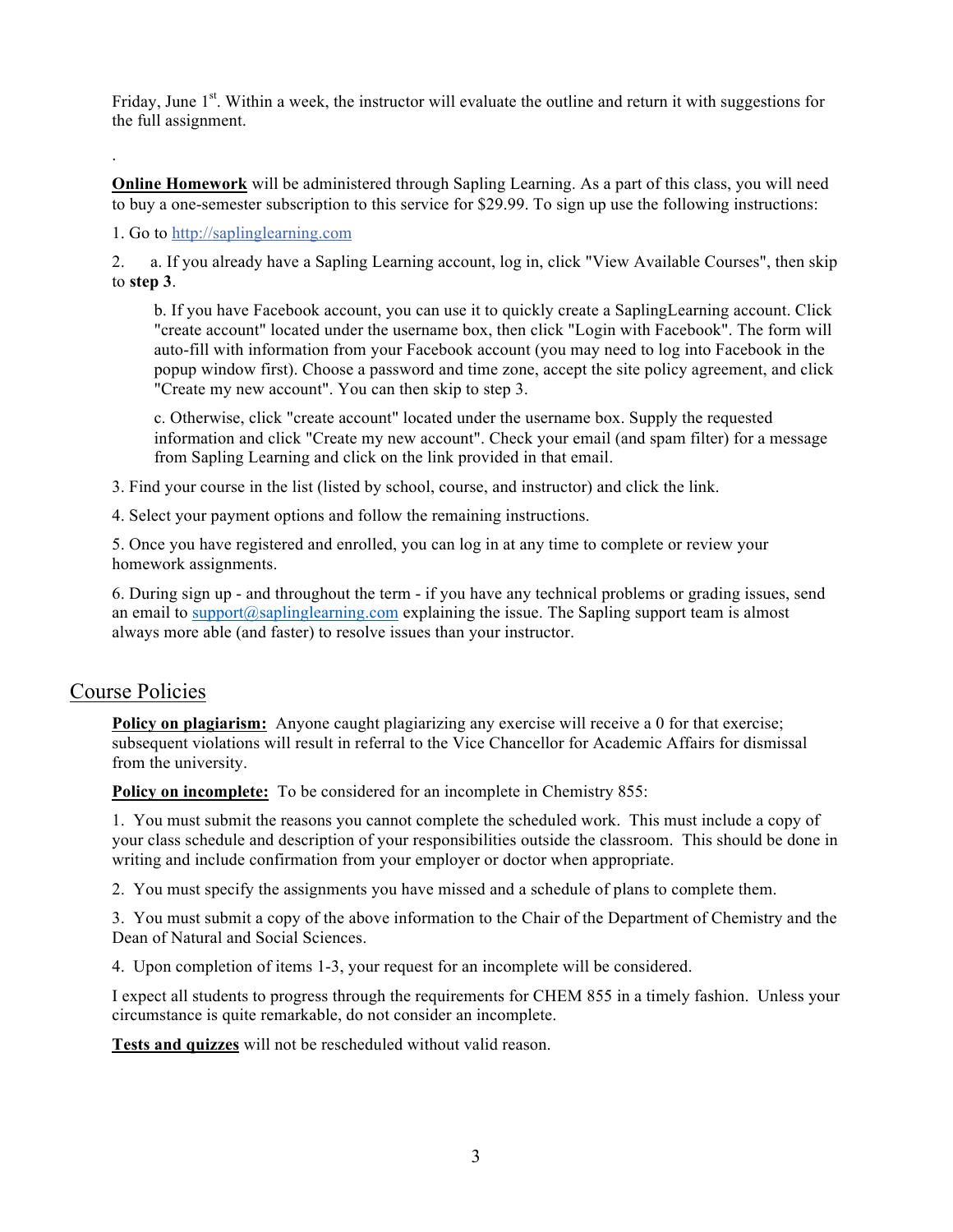#### Students with Disabilities

The university is committed to providing support for students with disabilities. If you are a student with physical, learning, emotional, or psychological disabilities you are encouraged to stop by room 163 in the Memorial Student Affairs Building, the Academic Success Office and make an appointment at 308-865- 8214. If you have an accommodation plan please see me as soon as possible, so we can make any arrangements necessary for your learning. No accommodations can be provided until a Reasonable Accommodation Plan is in place. Please remember, plans are not retroactive and cannot be used for assignments prior to the date of my signature. To the greatest extent possible, University Representatives, shall observe confidentiality with respect to any request for accommodation.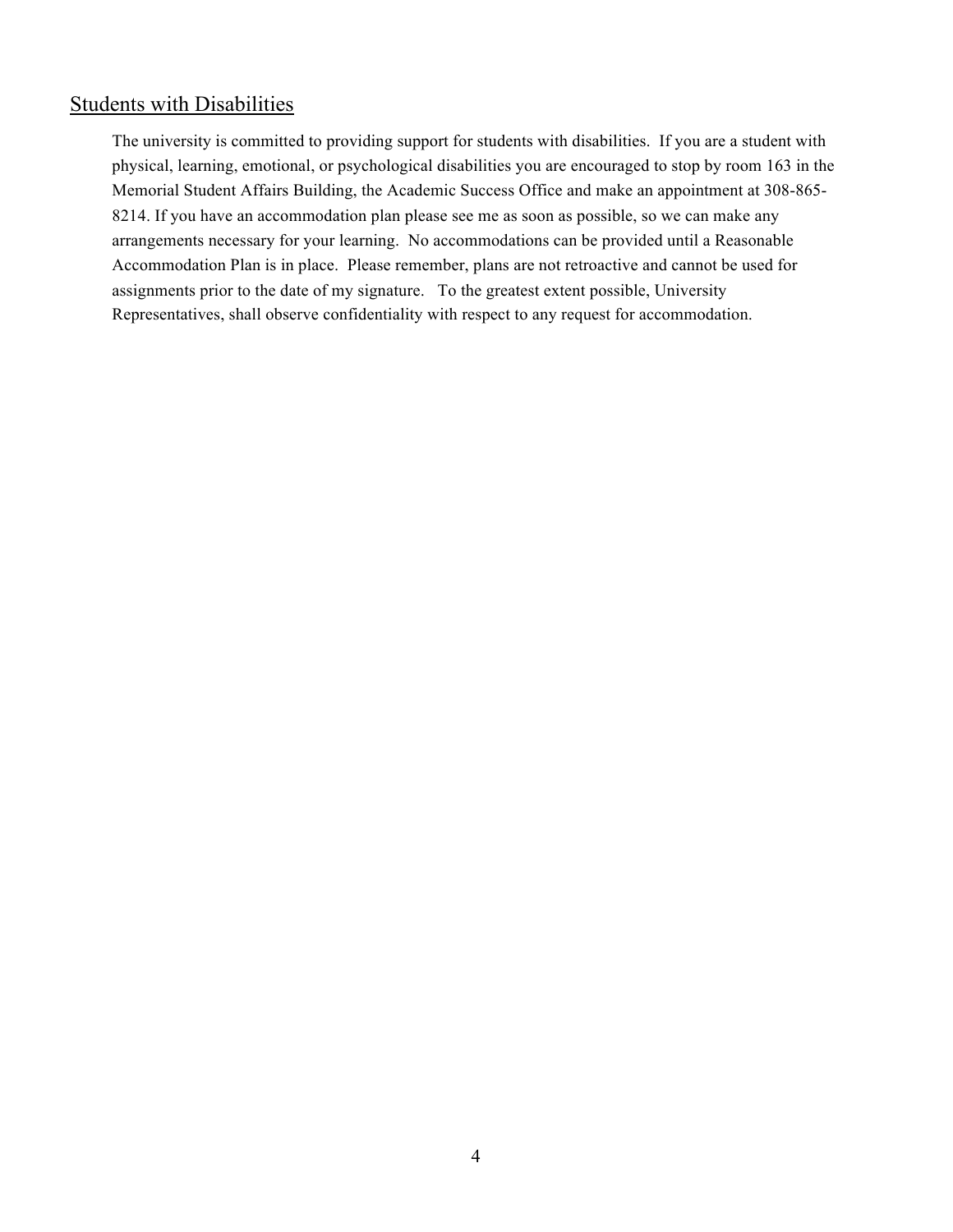# Course Schedule

| Week<br>Starting on: | Week<br>#      | <b>Exams and Due Dates</b>                                                                           | <b>Chapters to be Covered</b>                                               |
|----------------------|----------------|------------------------------------------------------------------------------------------------------|-----------------------------------------------------------------------------|
| May 7                | $\mathbf{1}$   | • Biochemistry in the News Posting<br>• Quiz 1 - due by Friday                                       | Chap 1 - Foundations<br>Chap $2$ – Water                                    |
| 14                   | 2              | • Biochemistry in the News Posting<br>$\bullet$ Quiz 2                                               | Chap 3 - Amino Acids<br>Chap 4-3D Structure Proteins                        |
| 21                   | $\mathfrak{Z}$ | • Biochemistry in the News Posting<br>$\bullet$ Exam 1 (covers Ch 1-6)                               | Chap $5$ –Protein Function: $O_2$ Binding<br>Proteins<br>Chap $6 -$ Enzymes |
| 28                   | $\overline{4}$ | • Biochemistry in the News Posting<br>$\bullet$ Quiz 3<br>• Lesson Plan Topic Proposal due<br>Friday | Chap 7 - Carbohydrates                                                      |
| June 4               | 5              | • Biochemistry in the News Posting<br>$\bullet$ Quiz 4                                               | Chap 8 – Nucleotides and Nucleic<br>Acids                                   |
| 11                   | 6              | • Biochemistry in the News Posting<br>• Quiz 11 and 12<br>• Exam 2 (covers Ch 7, 8, 10 and 11)       | Chap $10$ – Lipids<br>Chap 11 - Biological Membranes                        |
| 18                   | $\tau$         | • Biochemistry in the News Posting<br>$\bullet$ Quiz 5                                               | Chap $13 - Biomergetics$<br>Chap $14 - Glycolysis$                          |
| 25                   | 8              | • Biochemistry in the News Posting<br>• Lesson Plan Project Due<br>• Exam 3 (13, 14, 16 and 19)      | Chap 16 – Citric Acid Cycle<br>Chap 19 – Oxidative Phosphorylation          |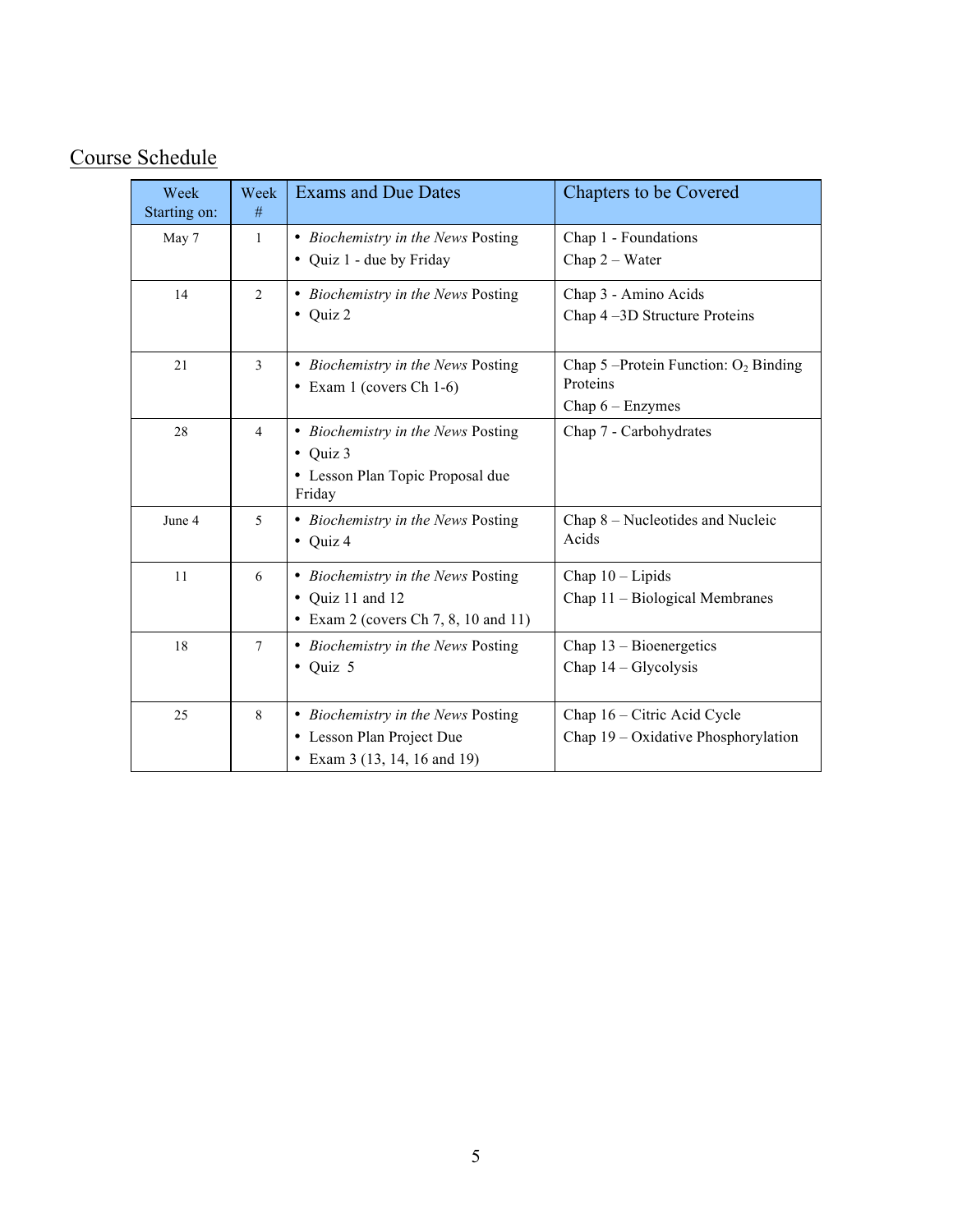# Week One Topics

*For week one of this course you should know or understand the following:*

### **Chapter 1 – Foundations**

- 1. General definition of biochemistry
- 2. Distinguishing features of living organisms
- 3. Basic differences between prokaryotes and eukaryotes.
- 4. Cellular organelles and their function.
- 5. How differential and isopycnic centrifugation are used to isolate organelles
- 6. The 3 main types of biopolymers and their general functions.
- 7. Four levels of molecular organization of a cell.
- 8. The 6 main elements in living organisms.
- 9. Be able to identify functional groups involved in biochemistry
- 10. Difference between configuration and conformation in molecular structure.
- 11. The relationship between free energy and spontaneity of a reaction.
- 12. General chemical reactions describing energy capture and release.
- 13. Concept of energetic coupling of chemical reactions.
- 14. Enzyme influence on chemical reaction.
- 15. Difference between kinetic stability and thermodynamic stability
- 16. Basic flow of biological information.
- 17. Why knowing an organism's genome does not tell us how the organism will look.
- 18. Be able to solve problems with unit conversions.
- 19. Biochemical terms:
	- o Central Dogma
	- o dalton
	- o lipids
	- o amphipathic
	- o *in vivo*
	- o *in vitro*
	- o photosynthesis
	- o metabolism
	- o bioenergetics
	- o thermodynamics
	- o free energy, enthalpy and entropy
	- o endothermic and exothermic
	- o endergonic and exergonic
	- o DNA, RNA
	- o chirality, stereoisomers, enantiomers and diastereomers
	- o genome, proteome

# **Chapter 2 – Water**

- 1. Why water is polar.
- 2. Characteristics of hydrogen bonds.
- 3. Significance of specific heat and heat of vaporization of water.